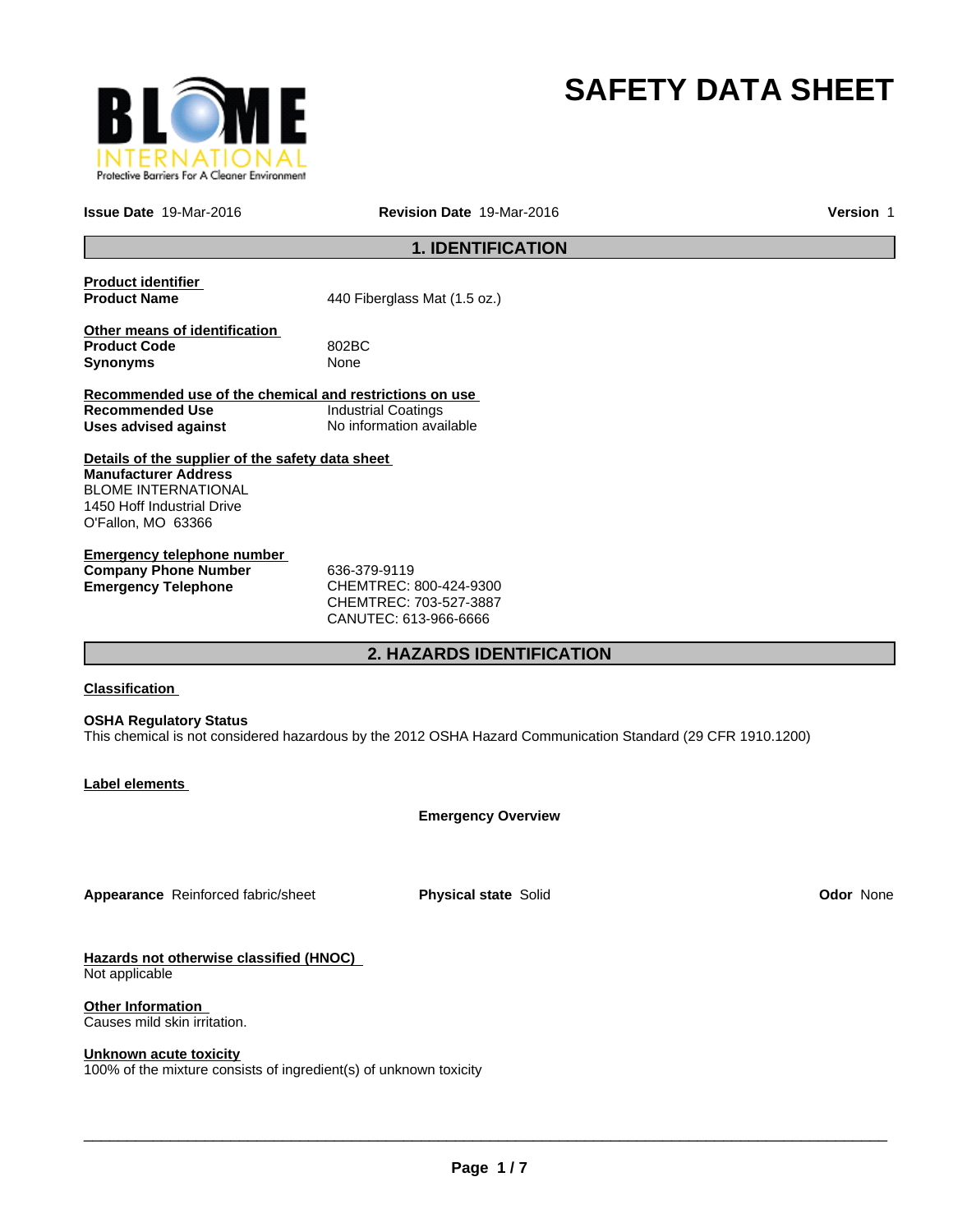## **3. COMPOSITION/INFORMATION ON INGREDIENTS**

 $\overline{\phantom{a}}$  ,  $\overline{\phantom{a}}$  ,  $\overline{\phantom{a}}$  ,  $\overline{\phantom{a}}$  ,  $\overline{\phantom{a}}$  ,  $\overline{\phantom{a}}$  ,  $\overline{\phantom{a}}$  ,  $\overline{\phantom{a}}$  ,  $\overline{\phantom{a}}$  ,  $\overline{\phantom{a}}$  ,  $\overline{\phantom{a}}$  ,  $\overline{\phantom{a}}$  ,  $\overline{\phantom{a}}$  ,  $\overline{\phantom{a}}$  ,  $\overline{\phantom{a}}$  ,  $\overline{\phantom{a}}$ 

#### **Substance**

The product contains no substances which at their given concentration, are considered to be hazardous to health.

| <b>Chemical Name</b>                                                       |                                                       | <b>CAS No</b>                                                                                                                                                                                                           | Weight-%                                                                                                                                                                              |  |
|----------------------------------------------------------------------------|-------------------------------------------------------|-------------------------------------------------------------------------------------------------------------------------------------------------------------------------------------------------------------------------|---------------------------------------------------------------------------------------------------------------------------------------------------------------------------------------|--|
|                                                                            | Glass, oxide, chemicals *<br>65997-17-3<br>$60 - 100$ |                                                                                                                                                                                                                         |                                                                                                                                                                                       |  |
|                                                                            |                                                       | *The exact percentage (concentration) of composition has been withheld as a trade secret.                                                                                                                               |                                                                                                                                                                                       |  |
|                                                                            |                                                       | <b>4. FIRST AID MEASURES</b>                                                                                                                                                                                            |                                                                                                                                                                                       |  |
| <b>Description of first aid measures</b>                                   |                                                       |                                                                                                                                                                                                                         |                                                                                                                                                                                       |  |
| <b>General advice</b>                                                      |                                                       | use or safety data sheet if possible). If symptoms persist, call a physician.                                                                                                                                           | In case of accident or unwellness, seek medical advice immediately (show directions for                                                                                               |  |
| Eye contact                                                                |                                                       | Keep eye wide open while rinsing. Immediately flush with plenty of water. After initial<br>flushing, remove any contact lenses and continue flushing for at least 15 minutes. If<br>symptoms persist, call a physician. |                                                                                                                                                                                       |  |
| <b>Skin contact</b>                                                        | before reuse.                                         |                                                                                                                                                                                                                         | Wash off immediately with soap and plenty of water while removing all contaminated<br>clothes and shoes. If symptoms persist, call a physician. Wash contaminated clothing            |  |
| <b>Inhalation</b>                                                          |                                                       | symptoms persist, call a physician.                                                                                                                                                                                     | Remove to fresh air. If breathing is irregular or stopped, administer artificial respiration.<br>Avoid direct contact with skin. Use barrier to give mouth-to-mouth resuscitation. If |  |
| Ingestion                                                                  |                                                       |                                                                                                                                                                                                                         | Call a physician or poison control center immediately. Do not induce vomiting without<br>medical advice. Rinse mouth. Never give anything by mouth to an unconscious person.          |  |
| Self-protection of the first aider                                         |                                                       | Use personal protective equipment as required.                                                                                                                                                                          |                                                                                                                                                                                       |  |
| Most important symptoms and effects, both acute and delayed                |                                                       |                                                                                                                                                                                                                         |                                                                                                                                                                                       |  |
| <b>Symptoms</b>                                                            |                                                       | May cause redness and tearing of the eyes. May cause skin irritation.                                                                                                                                                   |                                                                                                                                                                                       |  |
| Indication of any immediate medical attention and special treatment needed |                                                       |                                                                                                                                                                                                                         |                                                                                                                                                                                       |  |
| Note to physicians                                                         | Treat symptomatically.                                |                                                                                                                                                                                                                         |                                                                                                                                                                                       |  |

# **5. FIRE-FIGHTING MEASURES**

**Suitable extinguishing media**

Use extinguishing measures that are appropriate to local circumstances and the surrounding environment.

**Unsuitable extinguishing media** CAUTION: Use of water spray when fighting fire may be inefficient.

#### **Specific hazards arising from the chemical**

No information available.

**Explosion data Sensitivity to Mechanical Impact** None. **Sensitivity to Static Discharge** None.

#### **Protective equipment and precautions for firefighters**

As in any fire, wear self-contained breathing apparatus pressure-demand, MSHA/NIOSH (approved or equivalent) and full protective gear.

# **6. ACCIDENTAL RELEASE MEASURES**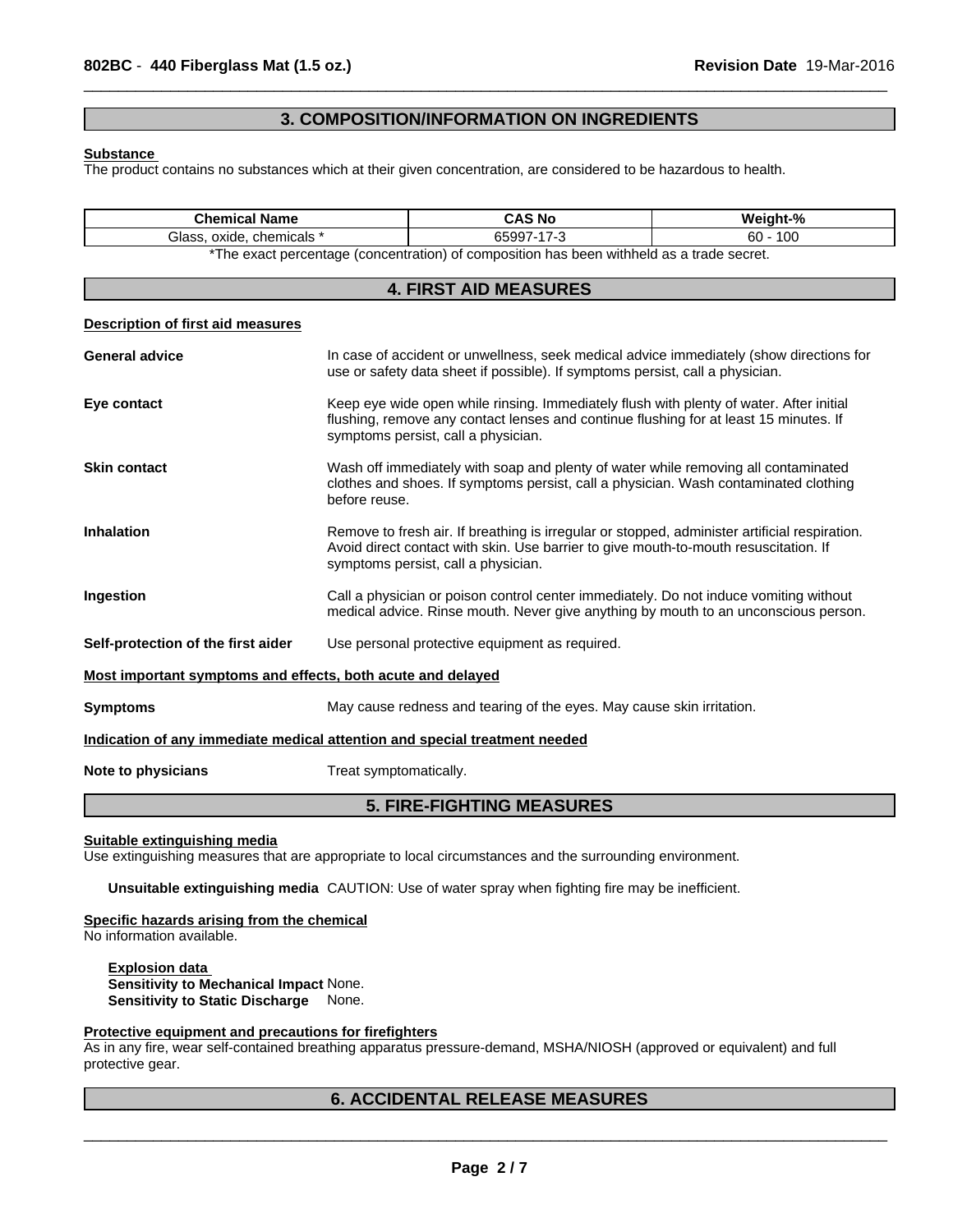|                                                              | <u>Personal precautions, protective equipment and emergency procedures</u>                                                                                                                                      |
|--------------------------------------------------------------|-----------------------------------------------------------------------------------------------------------------------------------------------------------------------------------------------------------------|
| <b>Personal precautions</b>                                  | Avoid contact with eyes and skin. Avoid creating dust.                                                                                                                                                          |
| <b>Environmental precautions</b>                             |                                                                                                                                                                                                                 |
| <b>Environmental precautions</b>                             | No information available.                                                                                                                                                                                       |
| Methods and material for containment and cleaning up         |                                                                                                                                                                                                                 |
| <b>Methods for containment</b>                               | No information available.                                                                                                                                                                                       |
| Methods for cleaning up                                      | Take up mechanically, placing in appropriate containers for disposal.                                                                                                                                           |
|                                                              |                                                                                                                                                                                                                 |
|                                                              | <b>7. HANDLING AND STORAGE</b>                                                                                                                                                                                  |
| <b>Precautions for safe handling</b>                         |                                                                                                                                                                                                                 |
| Advice on safe handling                                      | Avoid contact with skin, eyes or clothing. Use personal protective equipment as required.<br>Handle in accordance with good industrial hygiene and safety practice. Wash contaminated<br>clothing before reuse. |
| Conditions for safe storage, including any incompatibilities |                                                                                                                                                                                                                 |
| <b>Storage Conditions</b>                                    | Store in a dry place. Store in a closed container.                                                                                                                                                              |

 $\overline{\phantom{a}}$  ,  $\overline{\phantom{a}}$  ,  $\overline{\phantom{a}}$  ,  $\overline{\phantom{a}}$  ,  $\overline{\phantom{a}}$  ,  $\overline{\phantom{a}}$  ,  $\overline{\phantom{a}}$  ,  $\overline{\phantom{a}}$  ,  $\overline{\phantom{a}}$  ,  $\overline{\phantom{a}}$  ,  $\overline{\phantom{a}}$  ,  $\overline{\phantom{a}}$  ,  $\overline{\phantom{a}}$  ,  $\overline{\phantom{a}}$  ,  $\overline{\phantom{a}}$  ,  $\overline{\phantom{a}}$ 

# **8. EXPOSURE CONTROLS/PERSONAL PROTECTION**

## **Control parameters**

#### **Exposure Guidelines** .

| <b>Chemical Name</b>    | <b>ACGIH TLV</b>                                      | <b>OSHA PEL</b> | <b>NIOSH IDLH</b> |
|-------------------------|-------------------------------------------------------|-----------------|-------------------|
| Glass, oxide, chemicals | TWA: 1 fiber/cm3 respirable fibers:                   |                 |                   |
| 65997-17-3              | $\left  \right $ length >5 µm, aspect ratio >=3:1, as |                 |                   |
|                         | determined by the membrane filter                     |                 |                   |
|                         | method at 400-450X magnification                      |                 |                   |
|                         | [4-mm objective], using                               |                 |                   |
|                         | phase-contrast illumination                           |                 |                   |
|                         | TWA: 5 $mq/m3$ inhalable fraction                     |                 |                   |

## **Appropriate engineering controls**

| <b>Engineering Controls</b> | Showers              |  |
|-----------------------------|----------------------|--|
|                             | Eyewash stations     |  |
|                             | Ventilation systems. |  |

## **Individual protection measures, such as personal protective equipment**

| <b>Eye/face protection</b>            | Wear safety glasses with side shields (or goggles).                                                                                                                                                                                                                                                                              |
|---------------------------------------|----------------------------------------------------------------------------------------------------------------------------------------------------------------------------------------------------------------------------------------------------------------------------------------------------------------------------------|
| Skin and body protection              | Wear protective gloves and protective clothing.                                                                                                                                                                                                                                                                                  |
| <b>Respiratory protection</b>         | If exposure limits are exceeded or irritation is experienced, NIOSH/MSHA approved<br>respiratory protection should be worn. Positive-pressure supplied air respirators may be<br>required for high airborne contaminant concentrations. Respiratory protection must be<br>provided in accordance with current local regulations. |
| <b>General Hygiene Considerations</b> | Handle in accordance with good industrial hygiene and safety practice.                                                                                                                                                                                                                                                           |

# **9. PHYSICAL AND CHEMICAL PROPERTIES**

## **Information on basic physical and chemical properties**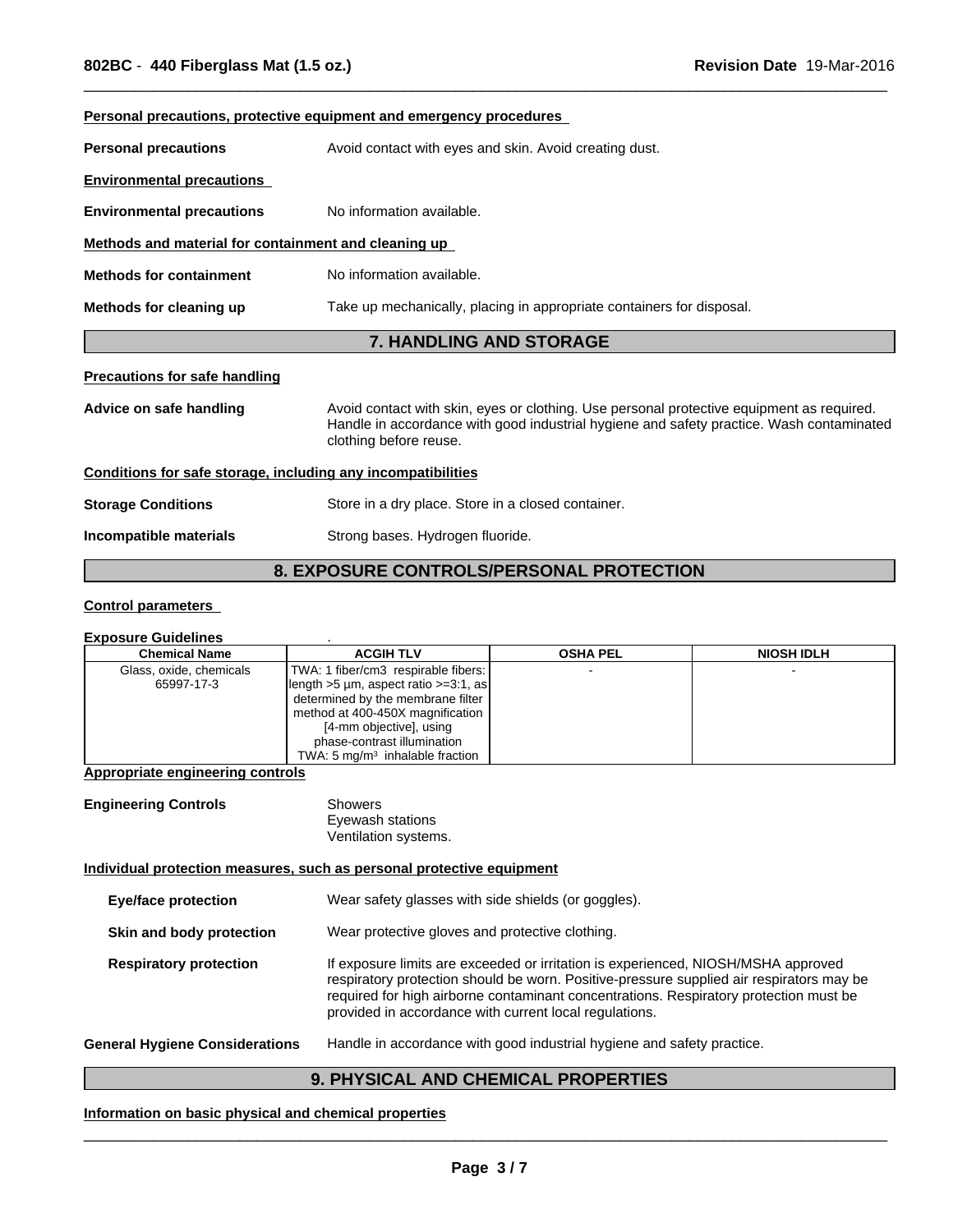| <b>Physical state</b><br>Appearance<br>Color                                                                                                                                                                                                                                                        | Solid<br>Reinforced fabric/sheet<br>Off-white or white                                                                                                                                                                                           | Odor<br><b>Odor threshold</b> | None<br>No information available |
|-----------------------------------------------------------------------------------------------------------------------------------------------------------------------------------------------------------------------------------------------------------------------------------------------------|--------------------------------------------------------------------------------------------------------------------------------------------------------------------------------------------------------------------------------------------------|-------------------------------|----------------------------------|
| <b>Property</b><br>рH<br>Melting point / freezing point<br>Boiling point / boiling range<br><b>Flash point</b><br><b>Evaporation rate</b><br>Flammability (solid, gas)                                                                                                                              | <b>Values</b><br>Not applicable<br>No information available<br>No information available<br>No information available<br>No information available<br>No information available                                                                      | Remarks • Method              |                                  |
| <b>Flammability Limit in Air</b><br><b>Upper flammability limit:</b><br>Lower flammability limit:<br>Vapor pressure                                                                                                                                                                                 | No information available<br>No information available<br>0                                                                                                                                                                                        | @ 25 °C                       |                                  |
| Vapor density<br><b>Relative density</b><br><b>Water solubility</b><br>Solubility in other solvents<br><b>Partition coefficient</b><br><b>Autoignition temperature</b><br><b>Decomposition temperature</b><br><b>Kinematic viscosity</b><br><b>Dynamic viscosity</b><br><b>Explosive properties</b> | No information available<br>>1<br>Insoluble in water<br>No information available<br>No information available<br>No information available<br>No information available<br>No information available<br>No information available<br>Not an explosive |                               |                                  |
| <b>Oxidizing properties</b><br><b>Other Information</b>                                                                                                                                                                                                                                             | Not applicable                                                                                                                                                                                                                                   |                               |                                  |
| Softening point<br><b>Molecular weight</b><br><b>VOC Content (%)</b><br><b>Density</b><br><b>Bulk density</b>                                                                                                                                                                                       | No information available<br>No information available<br>No information available<br>No information available<br>No information available                                                                                                         |                               |                                  |

 $\overline{\phantom{a}}$  ,  $\overline{\phantom{a}}$  ,  $\overline{\phantom{a}}$  ,  $\overline{\phantom{a}}$  ,  $\overline{\phantom{a}}$  ,  $\overline{\phantom{a}}$  ,  $\overline{\phantom{a}}$  ,  $\overline{\phantom{a}}$  ,  $\overline{\phantom{a}}$  ,  $\overline{\phantom{a}}$  ,  $\overline{\phantom{a}}$  ,  $\overline{\phantom{a}}$  ,  $\overline{\phantom{a}}$  ,  $\overline{\phantom{a}}$  ,  $\overline{\phantom{a}}$  ,  $\overline{\phantom{a}}$ 

# **10. STABILITY AND REACTIVITY**

#### **Reactivity**  No data available

**Chemical stability** Stable under recommended storage conditions. **Possibility of Hazardous Reactions** None under normal processing. **Conditions to avoid** Protect from moisture. Avoid dust formation. **Incompatible materials** Strong bases. Hydrogen fluoride. **Hazardous Decomposition Products** None known based on information supplied.

# **11. TOXICOLOGICAL INFORMATION**

## **Information on likely routes of exposure**

## **Product Information**

**Inhalation** May cause irritation.

**Eye contact Contact** Contact with eyes may cause irritation.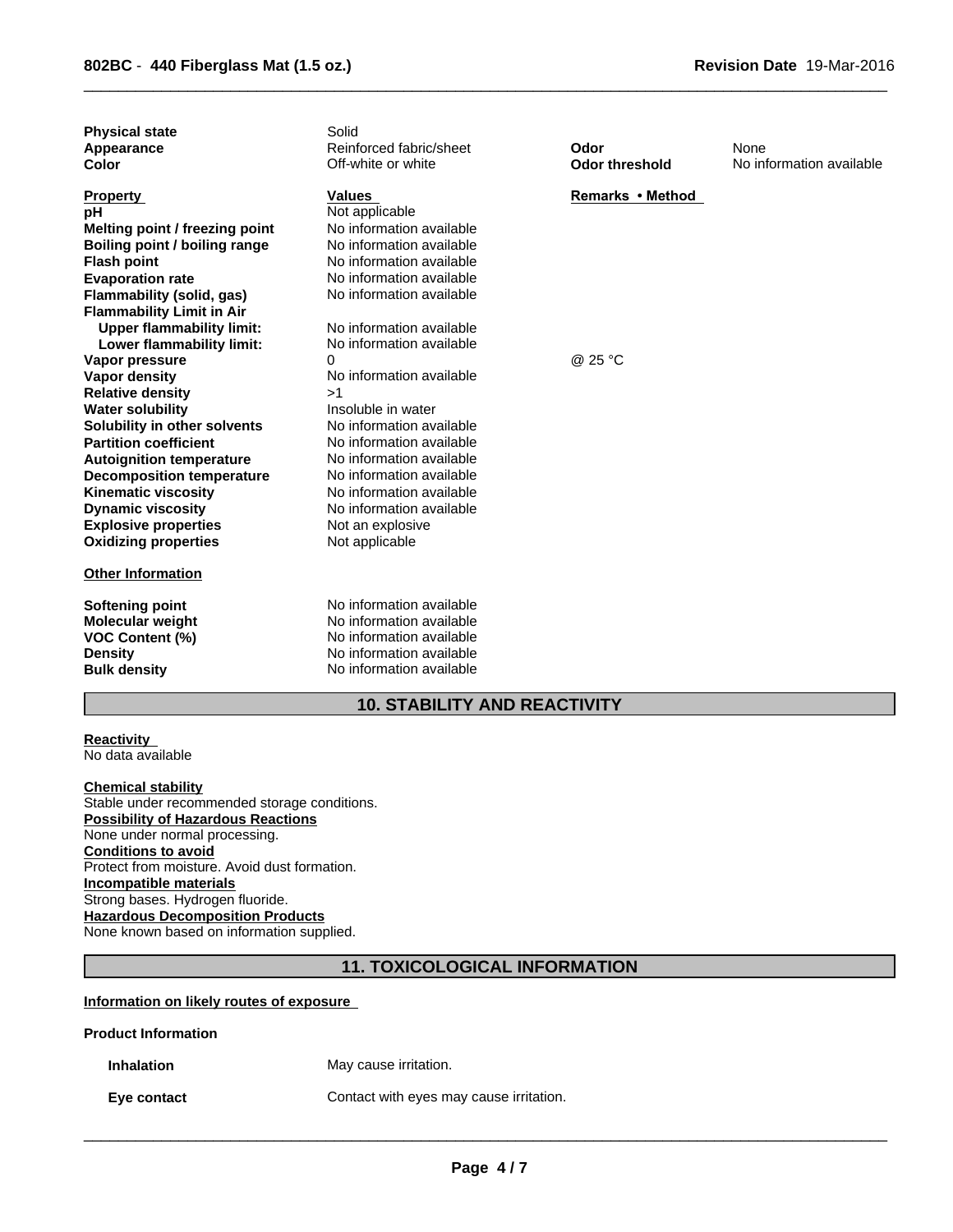**Skin contact Example 2018** Prolonged contact may cause redness and irritation.

**Ingestion** No data available.

## **Information on toxicological effects**

**Symptoms** May cause redness and tearing of the eyes. Coughing and/ or wheezing. May cause skin irritation.

 $\overline{\phantom{a}}$  ,  $\overline{\phantom{a}}$  ,  $\overline{\phantom{a}}$  ,  $\overline{\phantom{a}}$  ,  $\overline{\phantom{a}}$  ,  $\overline{\phantom{a}}$  ,  $\overline{\phantom{a}}$  ,  $\overline{\phantom{a}}$  ,  $\overline{\phantom{a}}$  ,  $\overline{\phantom{a}}$  ,  $\overline{\phantom{a}}$  ,  $\overline{\phantom{a}}$  ,  $\overline{\phantom{a}}$  ,  $\overline{\phantom{a}}$  ,  $\overline{\phantom{a}}$  ,  $\overline{\phantom{a}}$ 

## **Delayed and immediate effects as well as chronic effects from short and long-term exposure**

| <b>Sensitization</b><br>Germ cell mutagenicity<br>Carcinogenicity | No information available.<br>No information available.<br>No information available. |             |            |             |
|-------------------------------------------------------------------|-------------------------------------------------------------------------------------|-------------|------------|-------------|
| <b>Chemical Name</b>                                              | <b>ACGIH</b>                                                                        | <b>IARC</b> | <b>NTP</b> | <b>OSHA</b> |
| Glass, oxide, chemicals<br>65997-17-3                             |                                                                                     | Group 3     |            |             |
| <b>Reproductive toxicity</b><br><b>STOT - single exposure</b>     | No information available.<br>No information available.                              |             |            |             |
| <b>STOT - repeated exposure</b><br><b>Aspiration hazard</b>       | No information available.<br>No information available.                              |             |            |             |

#### **Numerical measures of toxicity - Product Information**

# **12. ECOLOGICAL INFORMATION**

#### **Ecotoxicity**

None known

100 % of the mixture consists of components(s) of unknown hazards to the aquatic environment

#### **Persistence and degradability**

No information available.

## **Bioaccumulation**

Bioaccumulative potential.

## **Other adverse effects**

No information available

# **13. DISPOSAL CONSIDERATIONS**

| Waste treatment methods       | Disposal should be in accordance with applicable regional, national and local laws and |
|-------------------------------|----------------------------------------------------------------------------------------|
| Disposal of wastes            | regulations.                                                                           |
| <b>Contaminated packaging</b> | Do not reuse container.                                                                |

# **14. TRANSPORT INFORMATION**

| <b>DOT</b>  | Not regulated |
|-------------|---------------|
| <u>TDG</u>  | Not regulated |
| <b>IATA</b> | Not regulated |
| <b>IMDG</b> | Not regulated |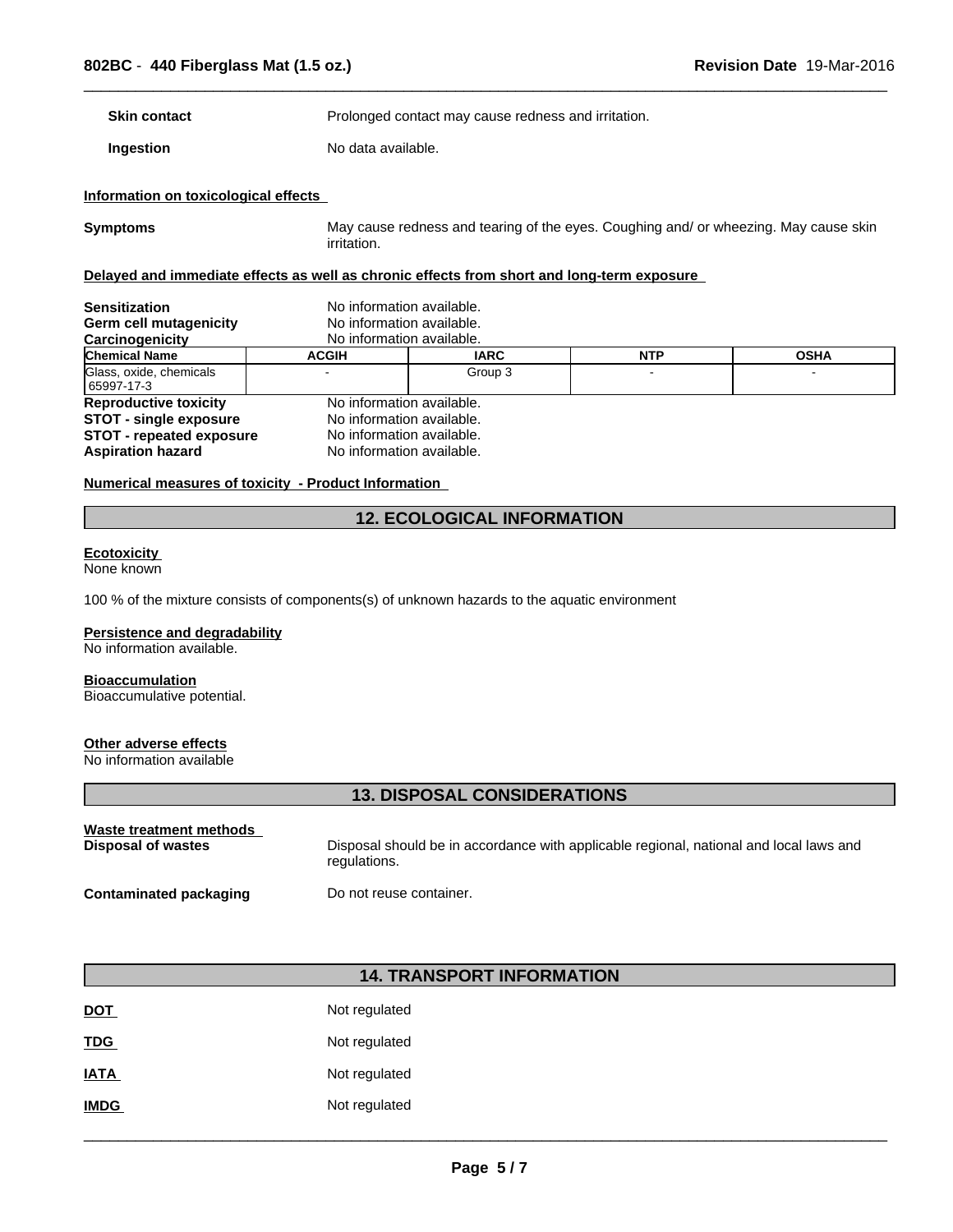# **15. REGULATORY INFORMATION**

 $\overline{\phantom{a}}$  ,  $\overline{\phantom{a}}$  ,  $\overline{\phantom{a}}$  ,  $\overline{\phantom{a}}$  ,  $\overline{\phantom{a}}$  ,  $\overline{\phantom{a}}$  ,  $\overline{\phantom{a}}$  ,  $\overline{\phantom{a}}$  ,  $\overline{\phantom{a}}$  ,  $\overline{\phantom{a}}$  ,  $\overline{\phantom{a}}$  ,  $\overline{\phantom{a}}$  ,  $\overline{\phantom{a}}$  ,  $\overline{\phantom{a}}$  ,  $\overline{\phantom{a}}$  ,  $\overline{\phantom{a}}$ 

| Complies |
|----------|
| Complies |
| Complies |
| Complies |
| Complies |
| Complies |
| Complies |
|          |

**Legend:** 

**TSCA** - United States Toxic Substances Control Act Section 8(b) Inventory

**DSL/NDSL** - Canadian Domestic Substances List/Non-Domestic Substances List

**EINECS/ELINCS** - European Inventory of Existing Chemical Substances/European List of Notified Chemical Substances

**ENCS** - Japan Existing and New Chemical Substances

**IECSC** - China Inventory of Existing Chemical Substances

**KECL** - Korean Existing and Evaluated Chemical Substances

**PICCS** - Philippines Inventory of Chemicals and Chemical Substances

**AICS** - Australian Inventory of Chemical Substances

#### **US Federal Regulations**

#### **SARA 313**

Section 313 of Title III of the Superfund Amendments and Reauthorization Act of 1986 (SARA). This product does not contain any chemicals which are subject to the reporting requirements of the Act and Title 40 of the Code of Federal Regulations, Part 372

## **SARA 311/312 Hazard Categories**

| Acute health hazard               | No. |  |
|-----------------------------------|-----|--|
| Chronic Health Hazard             | No. |  |
| Fire hazard                       | No. |  |
| Sudden release of pressure hazard | No. |  |
| Reactive Hazard                   | N٥  |  |

#### **CWA (Clean Water Act)**

This product does not contain any substances regulated as pollutants pursuant to the Clean Water Act (40 CFR 122.21 and 40 CFR 122.42)

#### **CERCLA**

This material, as supplied, contains one or more substances regulated as a hazardous substance under the Comprehensive Environmental Response Compensation and Liability Act (CERCLA) (40 CFR 302)

## **US State Regulations**

## **California Proposition 65**

This product does not contain any Proposition 65 chemicals

#### **U.S. State Right-to-Know Regulations**

#### **U.S. EPA Label Information**

**EPA Pesticide Registration Number** Not applicable

## **16. OTHER INFORMATION, INCLUDING DATE OF PREPARATION OF THE LAST REVISION**

| <b>NFPA</b>              | <b>Health hazards 0</b> | <b>Flammability 0</b> | Instability 0             | <b>Physical and Chemical</b><br><b>Properties -</b> |
|--------------------------|-------------------------|-----------------------|---------------------------|-----------------------------------------------------|
| <b>HMIS</b>              | Health hazards 0        | <b>Flammability 0</b> | <b>Physical hazards</b> 0 | Personal protection X                               |
| <b>Issue Date</b>        | 19-Mar-2016             |                       |                           |                                                     |
| <b>Revision Date</b>     | 19-Mar-2016             |                       |                           |                                                     |
| <b>Revision Note</b>     |                         |                       |                           |                                                     |
| No information available |                         |                       |                           |                                                     |